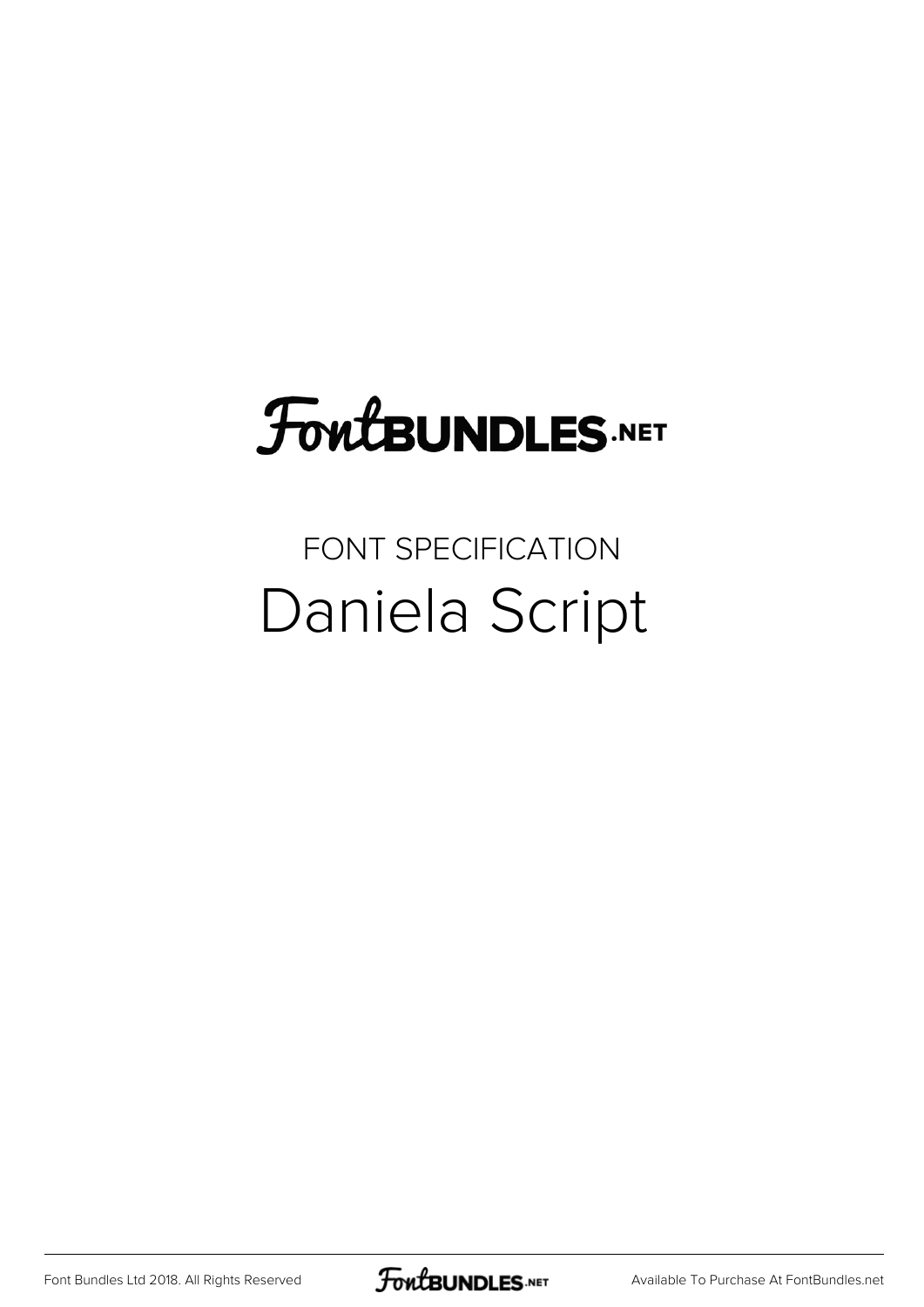### Daniela Script Bold - Regular

**Uppercase Characters** 

a B C D E F G K I J K L M N O P Q R S T U V W  $X\mathcal{Y} \mathcal{Y}$ 

Lowercase Characters

a b c d e f g h i j k l m n o p q r s t u v w x y z

**Numbers** 

#### 0123456789

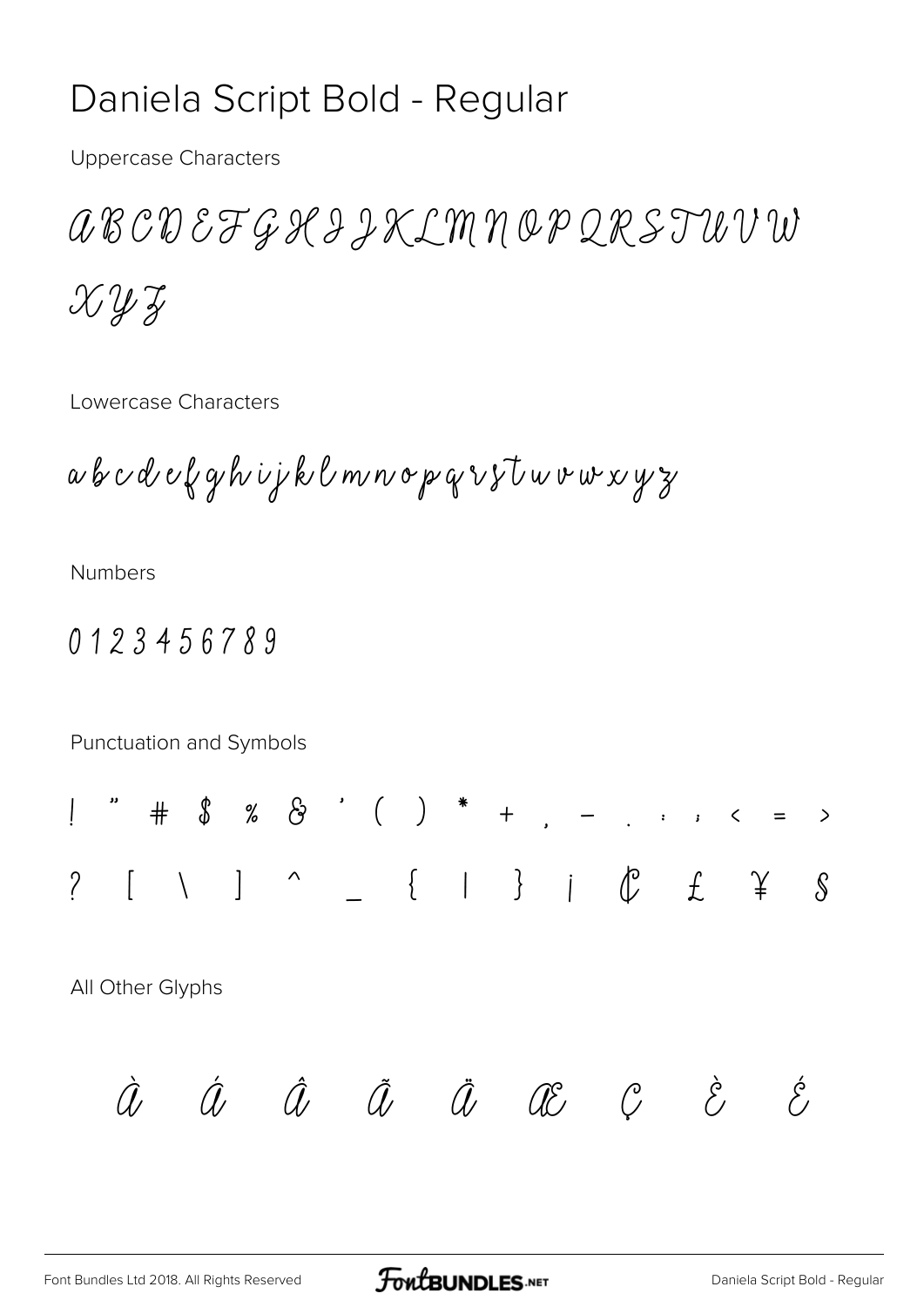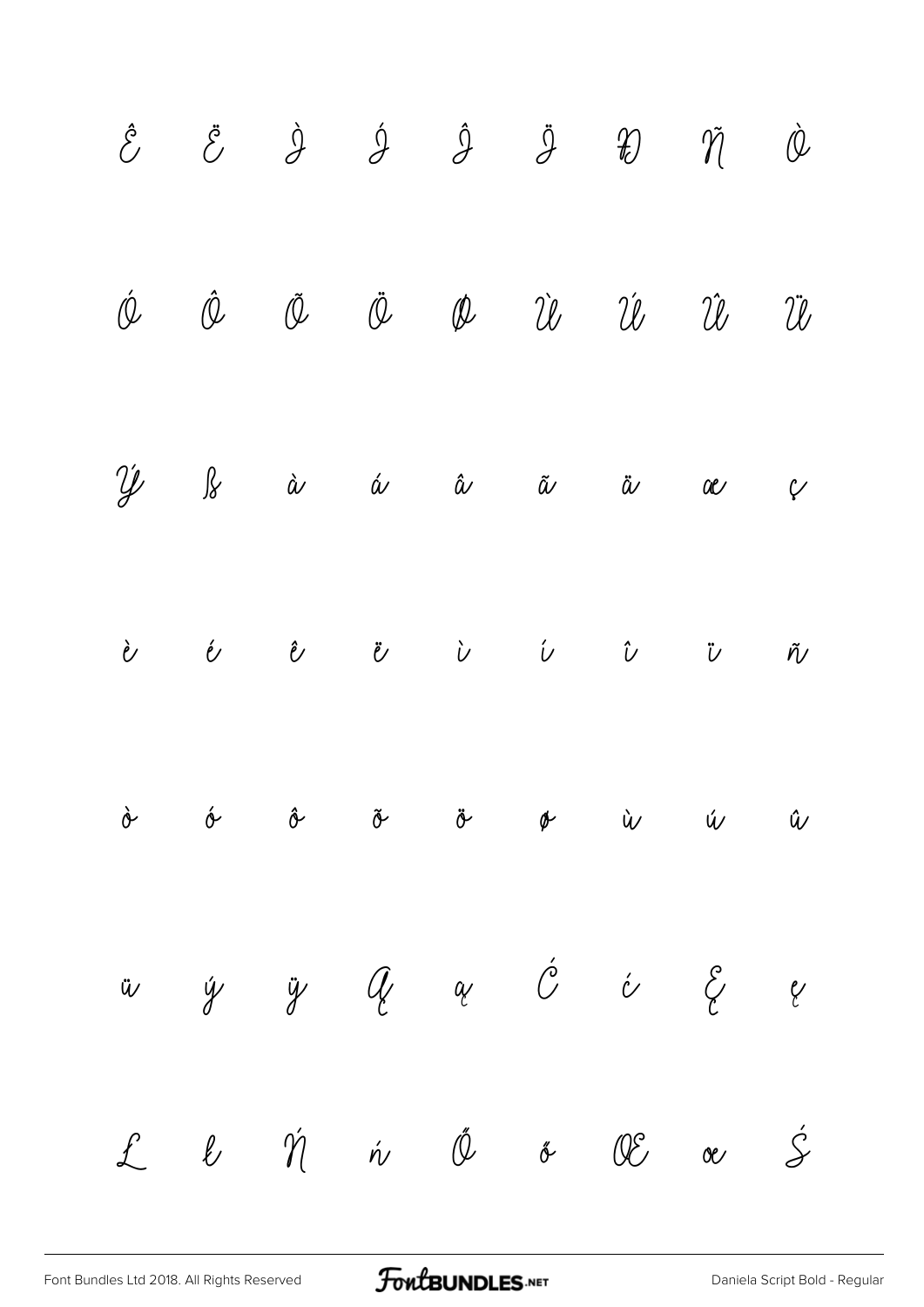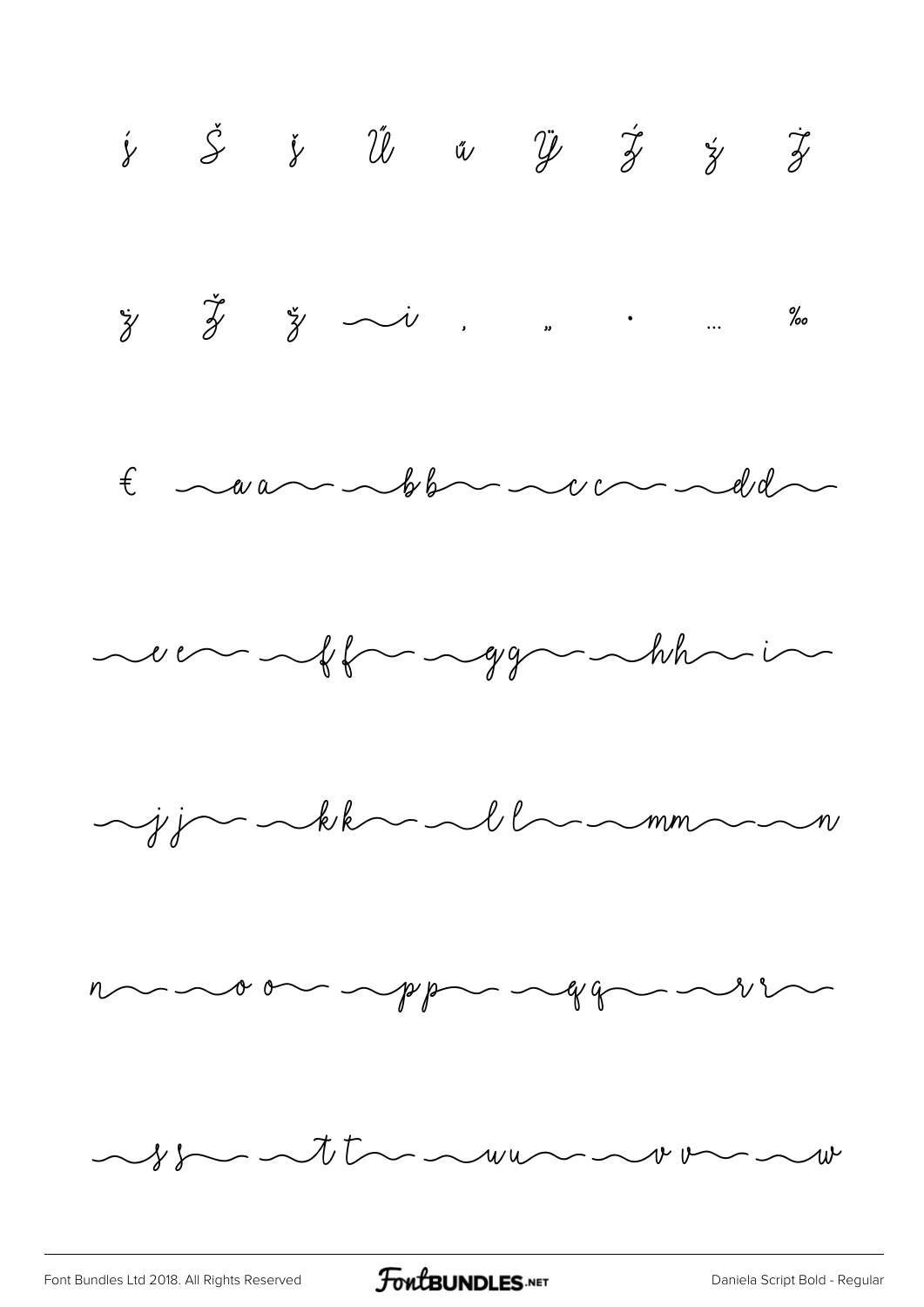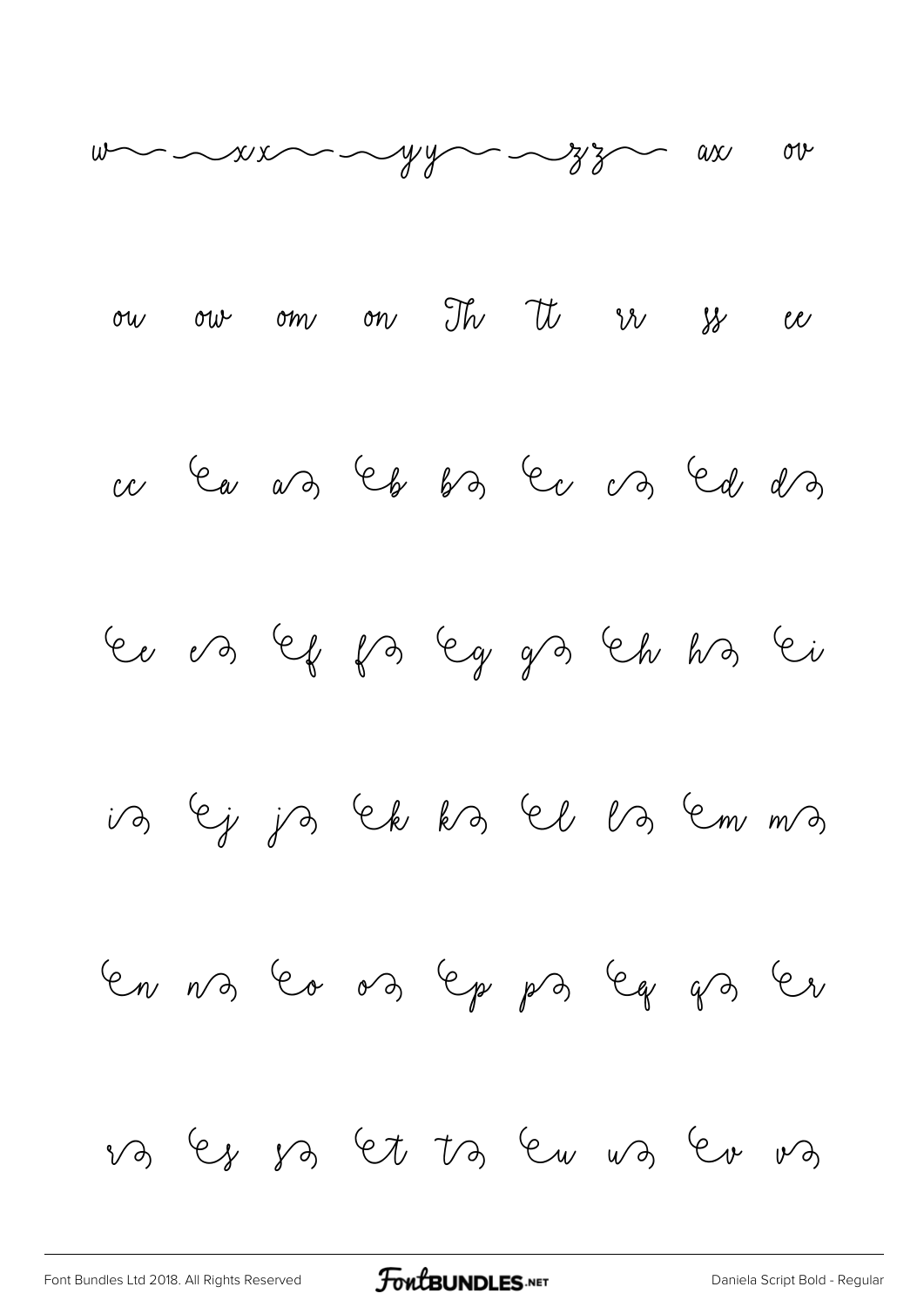

[Font Bundles Ltd 2018. All Rights Reserved](https://fontbundles.net/) **FoutBUNDLES.NET** [Daniela Script Bold - Regular](https://fontbundles.net/)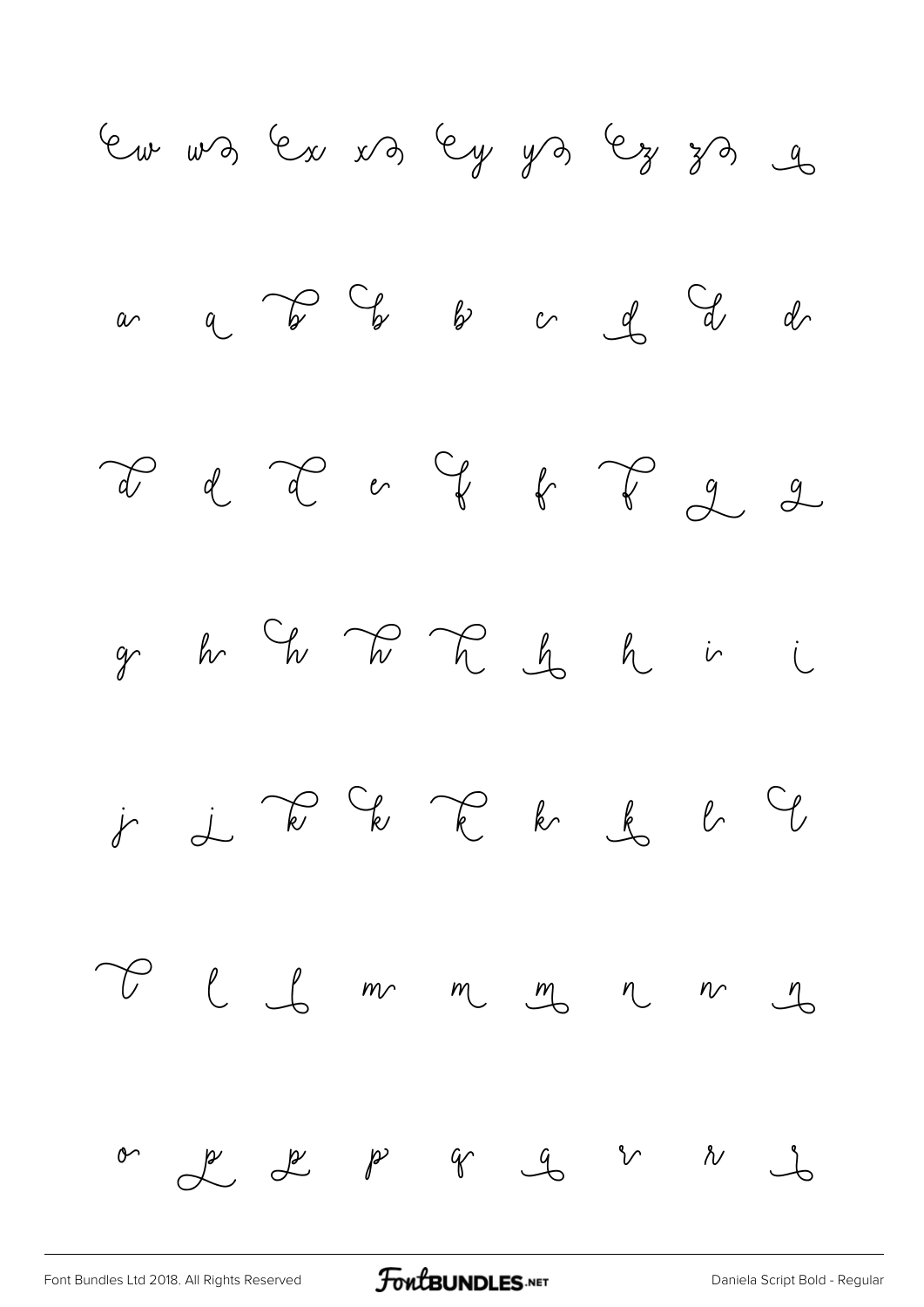

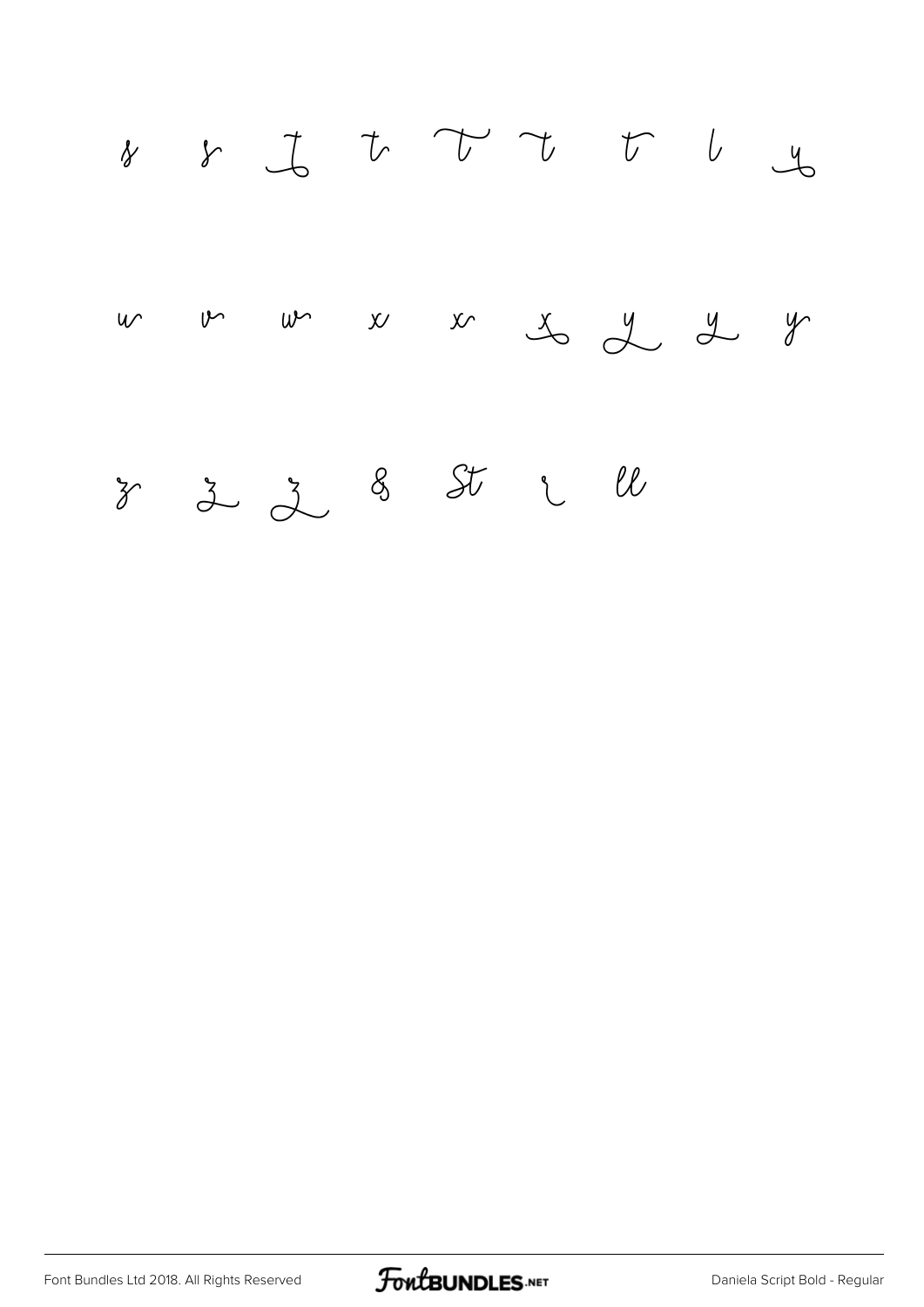### Daniela Script - Regular

**Uppercase Characters** 

aBCDEFGKIJKLMNOPQRSTUVW  $X\mathcal{Y}\mathcal{Z}$ 

Lowercase Characters

a b c d e f g h i j k l m n o p q r s t u v w x y z

**Numbers** 

0123456789

Punctuation and Symbols  $[ \quad \backslash \quad ] \quad \hat{ } \qquad \qquad _{-} \quad \{ \quad | \quad \} \quad | \quad \hat{ } \qquad \hat{ } \qquad \hat{ } \qquad \hat{ } \qquad \hat{ } \qquad \hat{ } \qquad \hat{ } \qquad \hat{ } \qquad \hat{ } \qquad \hat{ } \qquad \hat{ } \qquad \hat{ } \qquad \hat{ } \qquad \hat{ } \qquad \hat{ } \qquad \hat{ } \qquad \hat{ } \qquad \hat{ } \qquad \hat{ } \qquad \hat{ } \qquad \hat{ } \qquad \hat{ } \qquad \hat{ } \qquad \hat{ } \qquad \hat{ } \qquad \hat{ } \$  $\gamma$ All Other Glyphs  $\hat{a}$   $\hat{a}$   $\hat{a}$   $\hat{a}$   $\hat{a}$   $\hat{a}$   $\hat{a}$   $\hat{c}$   $\hat{c}$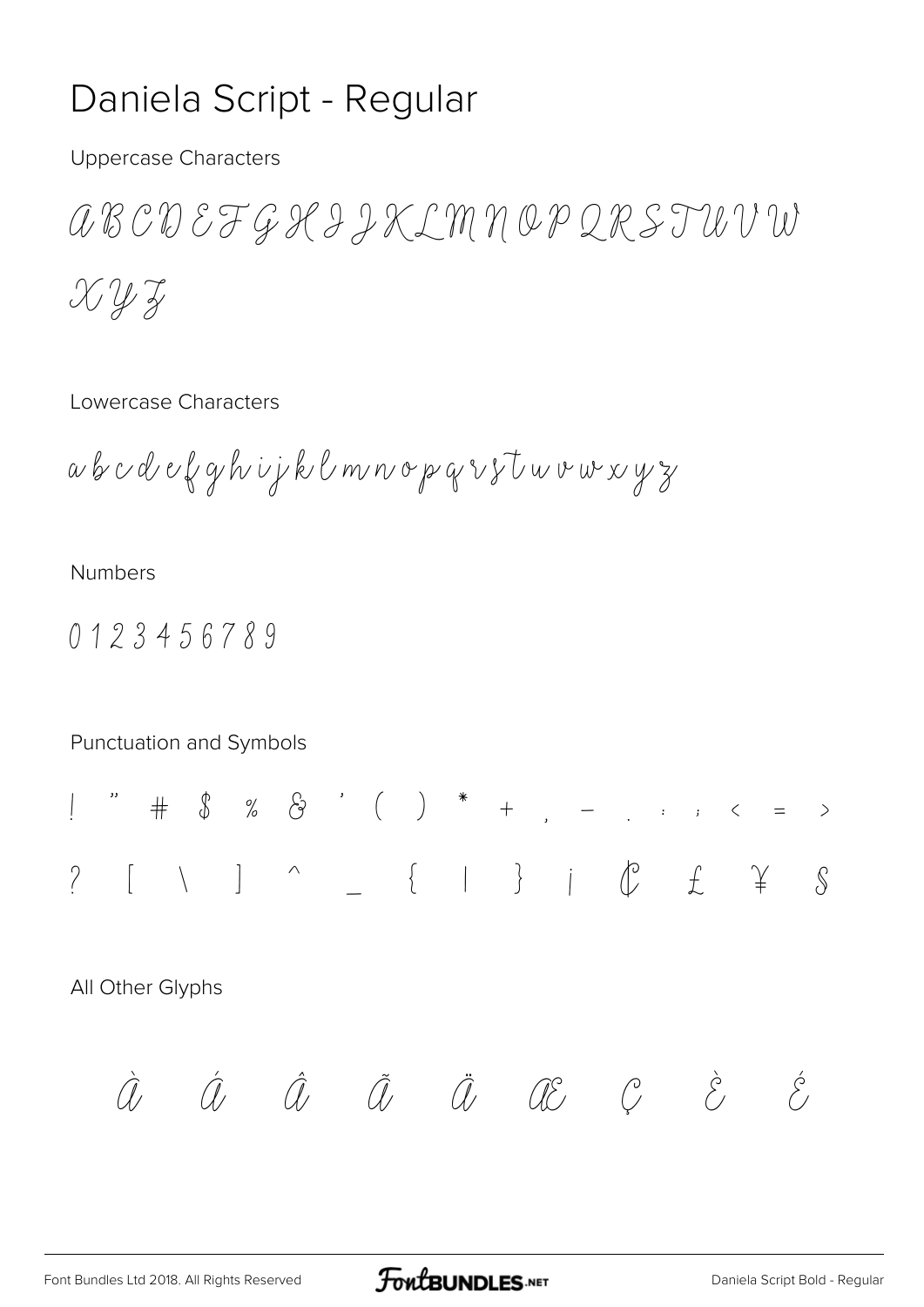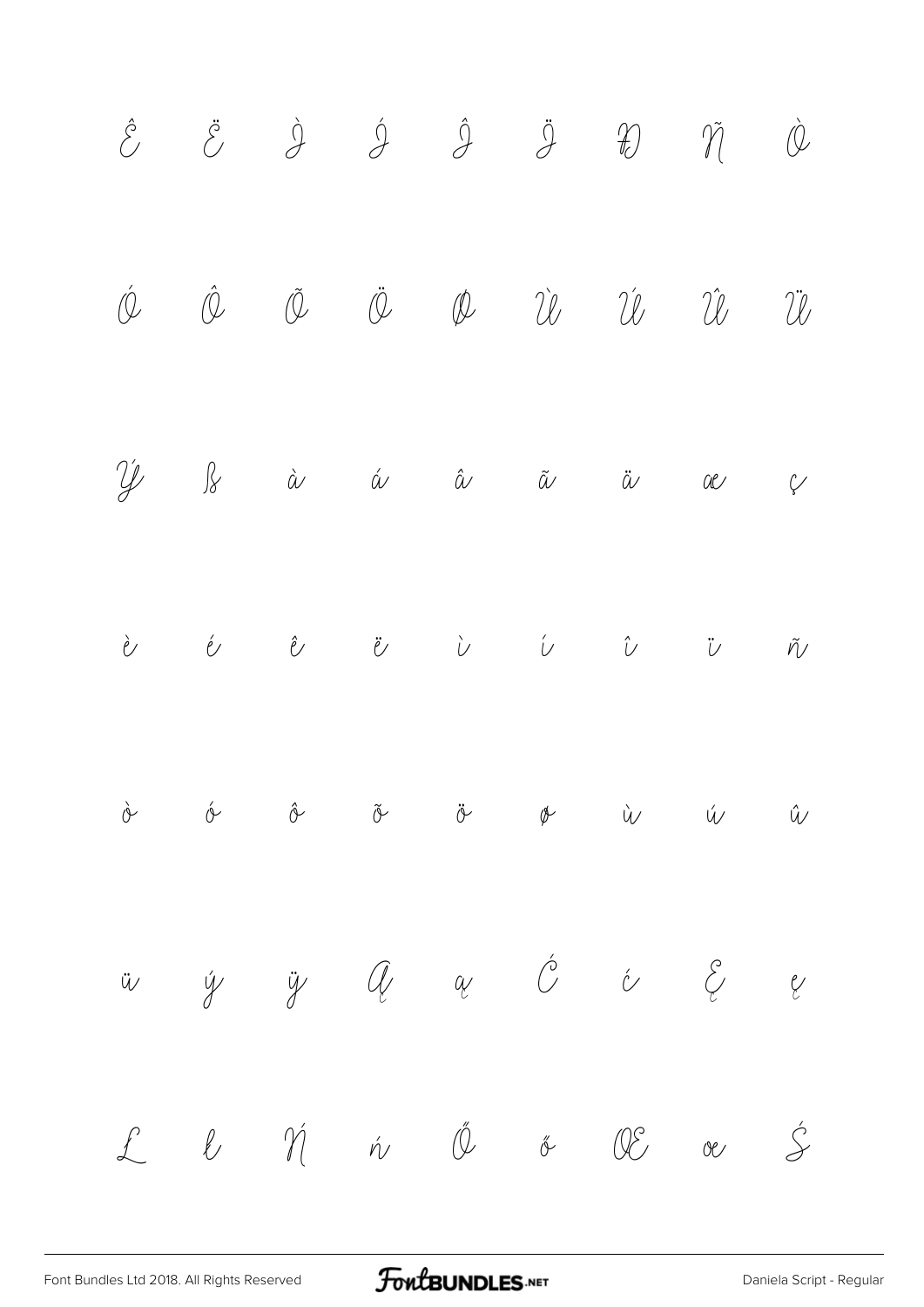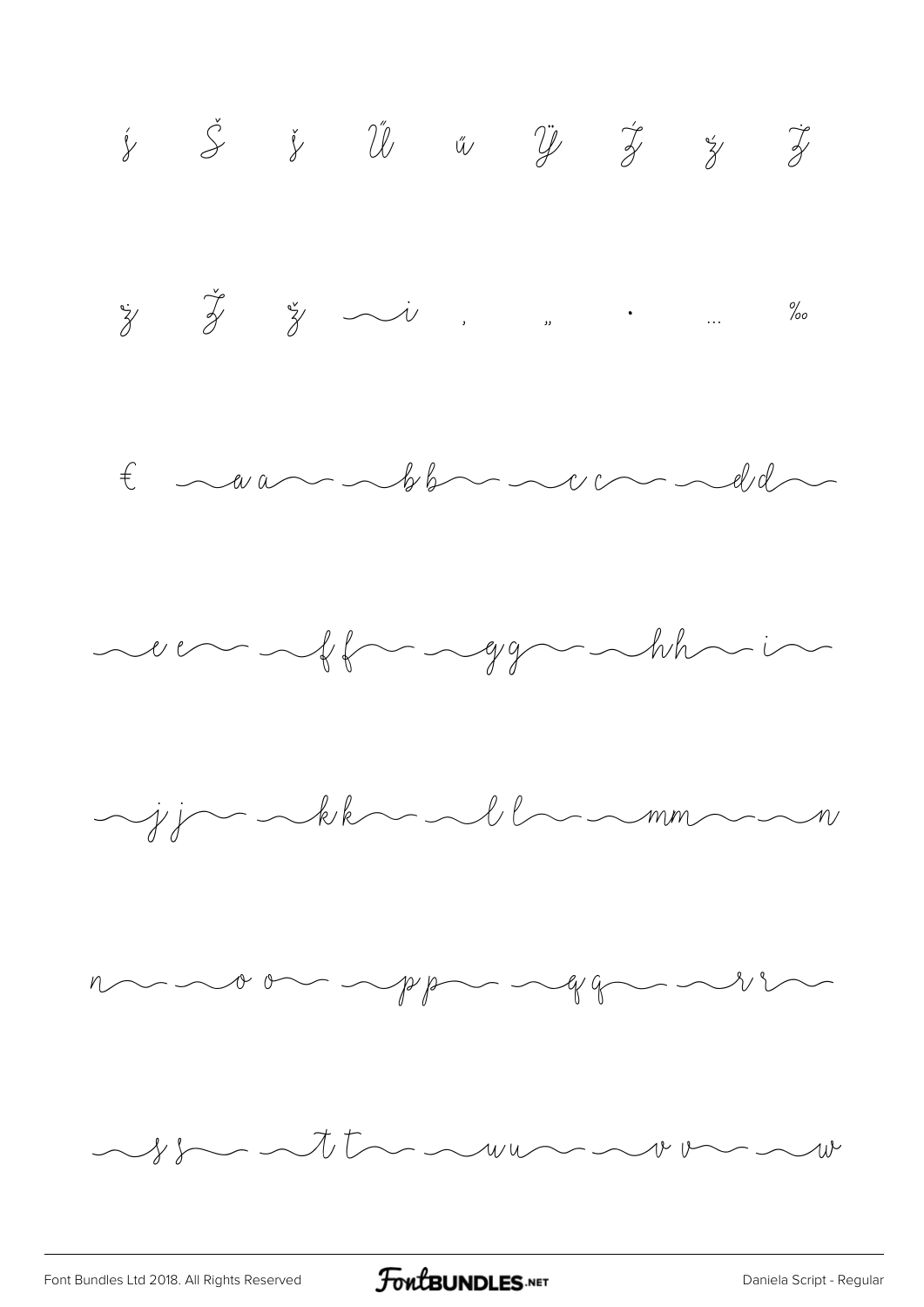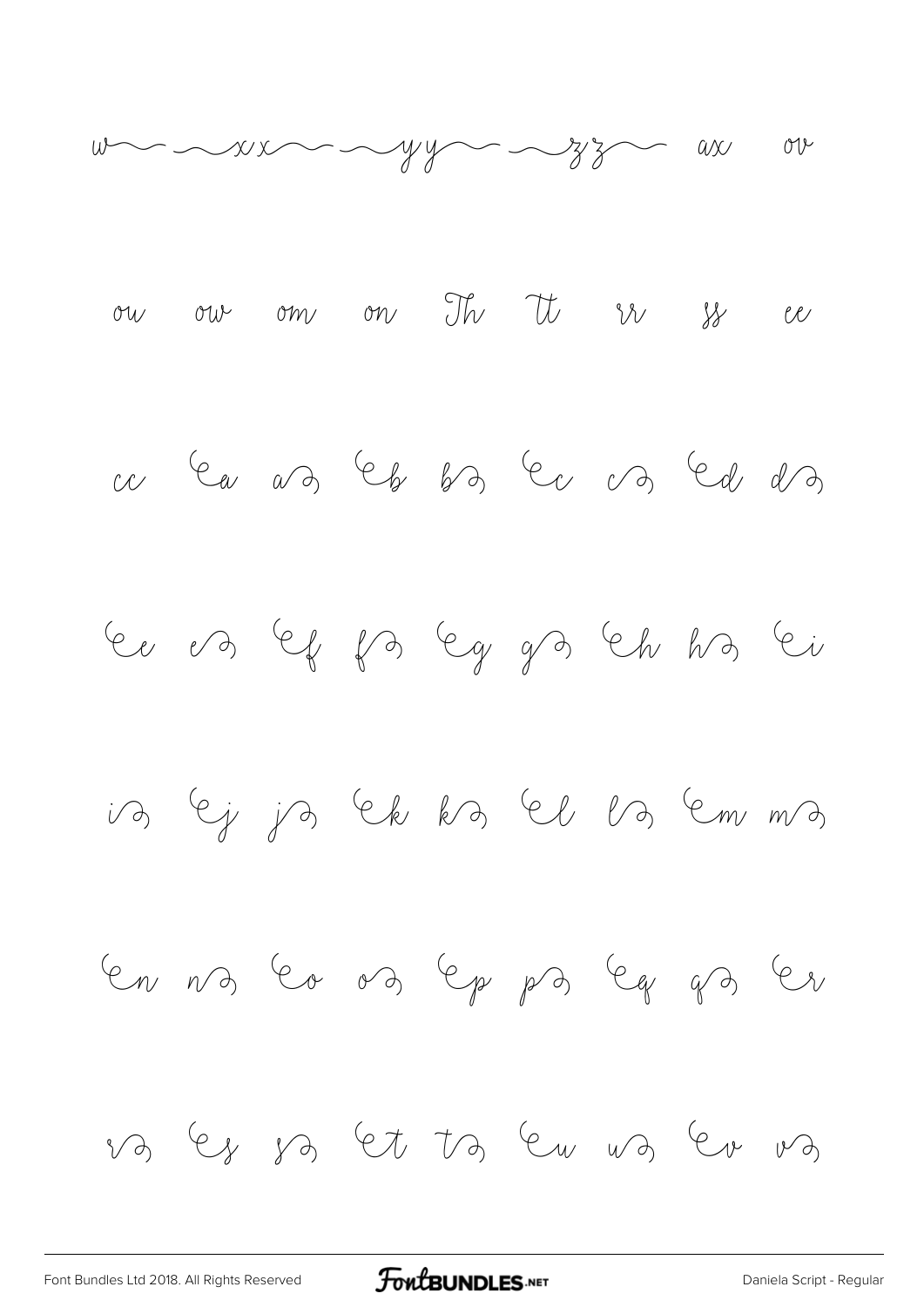